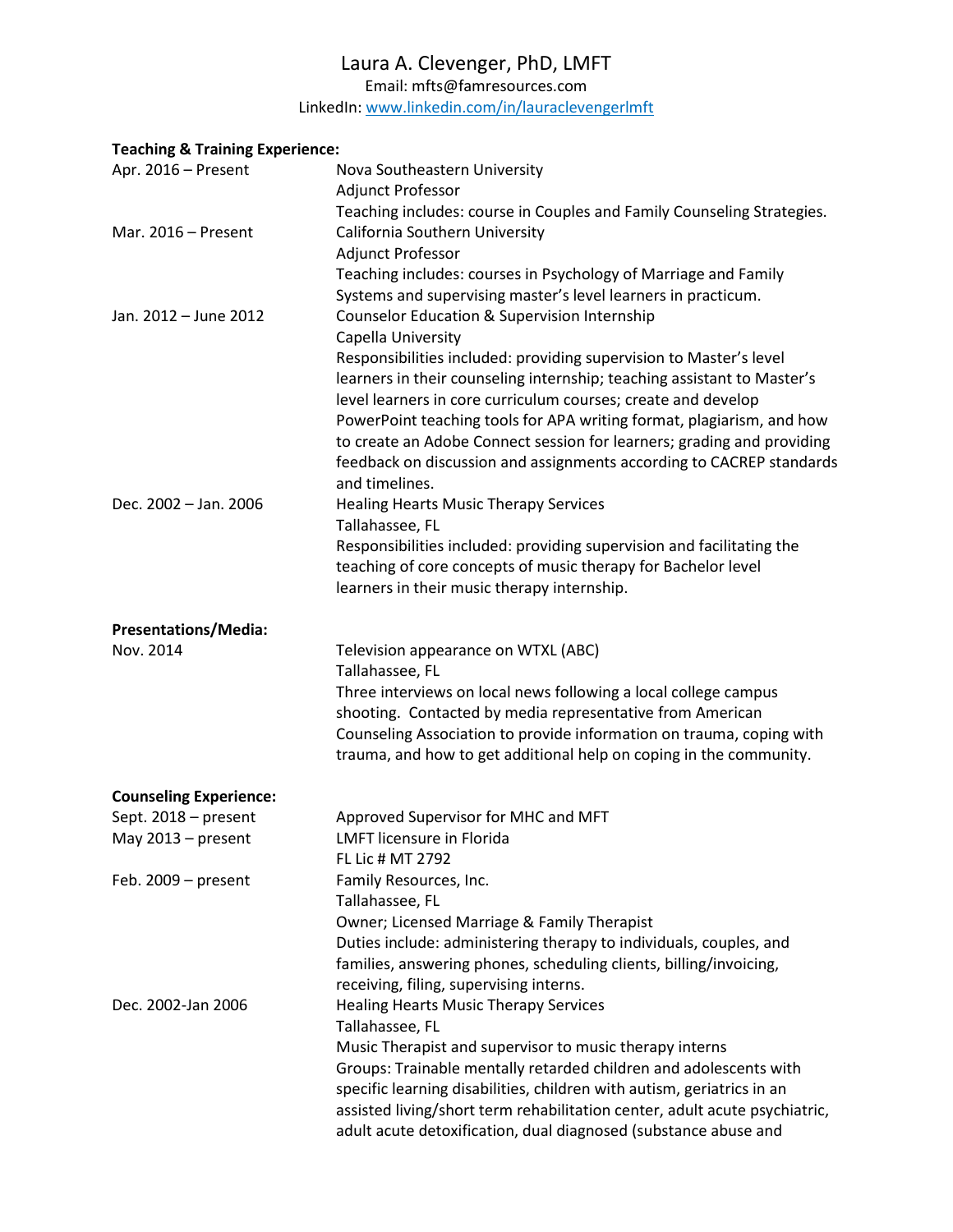|                                   | mentally ill), women's correctional facility, at-risk youth, children from<br>ages 2-6 in day care.                                                                                                                                                                                                                |
|-----------------------------------|--------------------------------------------------------------------------------------------------------------------------------------------------------------------------------------------------------------------------------------------------------------------------------------------------------------------|
| <b>Education/Degrees:</b>         |                                                                                                                                                                                                                                                                                                                    |
| Jan. 2010 - Dec 2015              | Capella University<br>Graduated with a Doctoral degree in Counselor Education<br>and Supervision (CACREP accredited program).<br>Dissertation: A study of the correlation between mindfulness and music<br>performance anxiety among college music majors: Implications for<br>counseling and counselor education. |
| Oct. 2006-Dec. 2009               | Capella University<br>Graduated with a Masters in Science in Human Services Marital, Couple,<br>and Family Counseling/Therapy Specialization (CACREP & COAMFTE<br>accredited program)                                                                                                                              |
| Aug. 1998-May 2003                | The Florida State University<br>Tallahassee, FL<br>Graduated with a Bachelors in Music Therapy<br>Participated in The Marching Chiefs in the 98-99 and 99-00 seasons.<br>Maintained a Bright Futures Scholarship throughout college career.                                                                        |
| <b>License &amp; Memberships:</b> |                                                                                                                                                                                                                                                                                                                    |
| April 2008-Present                | Member of American Association for Marriage and Family Therapy<br>(AAMFT) - Member Number: 124985<br>Member of the Florida Association for Marriage and Family Therapy<br>Member of the Tallahassee Association for Marriage and Family<br>Therapy                                                                 |
| April 2012-Present                | Member of the American Counseling Association (ACA) - Member<br>Number: 6354050<br>Member of the Florida Counseling Association<br>Member of the Florida Association of Counselor Education and<br>Supervision<br>Member of Florida Association of Lesbian, Gay, Bisexual, and<br>Transgender Issues in Counseling |
| July 2016-Present                 | Member of the Association for Lesbian, Gay, Bisexual, and Transgender<br><b>Issues in Counseling</b>                                                                                                                                                                                                               |
| April 2012-Present                | Member of the Association for Counselor Education and Supervision                                                                                                                                                                                                                                                  |
| May 2014-Present                  | Member of the Southern Association for Counselor Education and<br>Supervision                                                                                                                                                                                                                                      |

## **Conference Attendance:**

2018

- April: ACA in Atlanta, GA
- June: FCA Traumatology in Orlando, FL
- July: Gottman Training Level 1 in Orlando, FL
- October: FCA in Tampa, FL; SACES in Myrtle Beach, SC
- November: AAMFT in Louisville, KY

2017

- April: FCA Traumatology in Orlando, FL
- June: Illumination (LGBTQ+) by ACA in Washington, DC
- October: ACES in Chicago, IL; FCA in Orlando, FL
- November: FAMFT in Orlando, FL

2016

■ October: SACES in New Orleans, LA